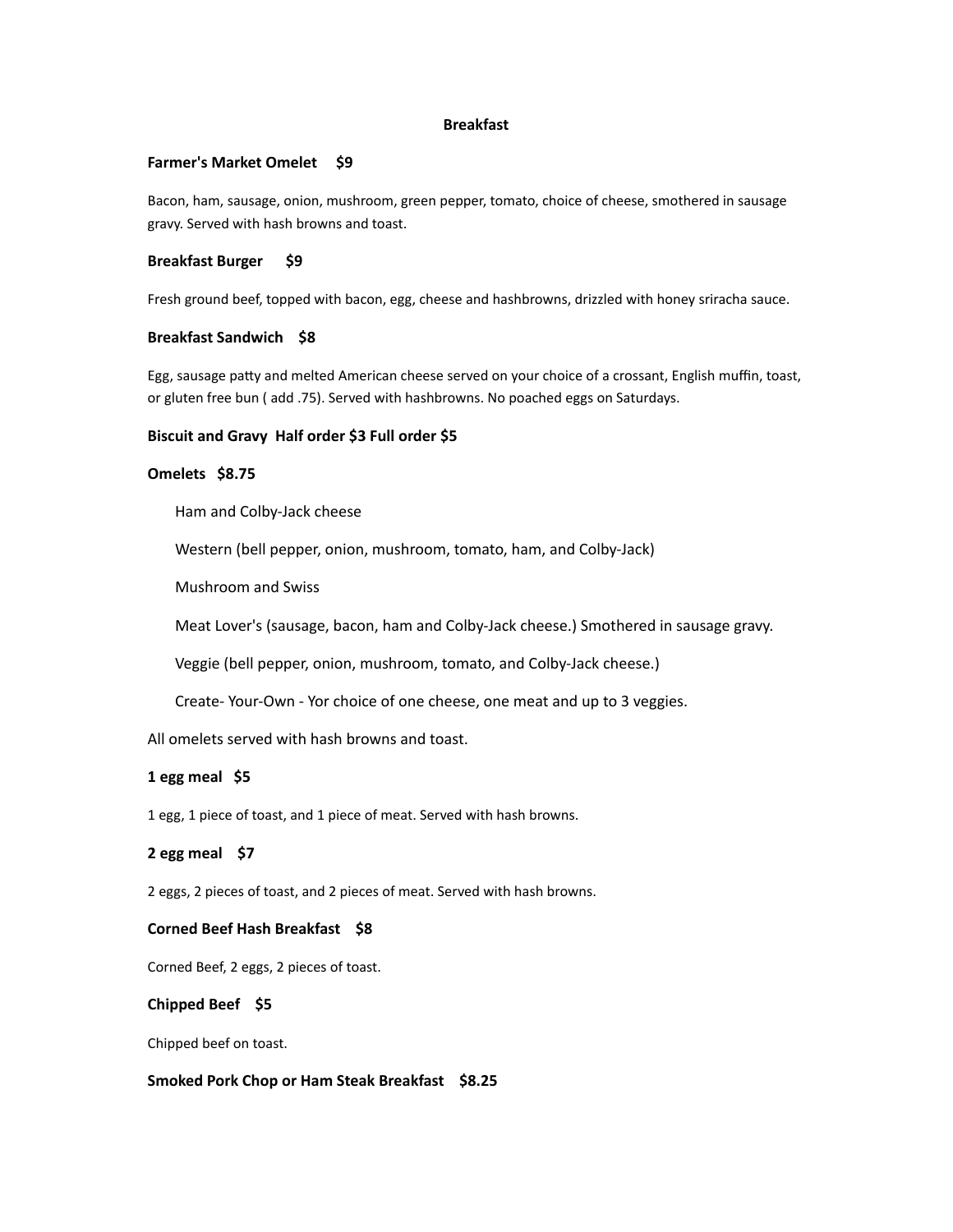Smoked pork chop or ham steak, 2 eggs, 2 pieces of toast, and hash browns.

## **Chicken and Waffles \$10**

Deep fried chicken on a waffle w/gravy on top.

#### **Chicken Fried Chicken \$10.50**

Fresh tender chicken marinated in buttermilk, lightly breaded and covered in sausage gravy. Served with hash browns and toast. ( Gluten free or Vegan bun add .75)

### **Plowman's Breakfast \$10**

2 eggs any way, your choice of meat, hash browns, 1 pancake and choice of toast.

#### **Cinnamon Roll French Toast \$6**

A delicious classic with a twist! A cinnamon roll: sliced and dipped in egg batter, then pan fried.

Waffle \$4.50 Belgium, Buckwheat, or Vegan Gluten Free (add \$1.50)

\$1.75 add pecans, nutella, or chocolate chips

### **Homemade Pancakes**

**Buttermilk, Buckwheat, or Vegan Gluten Free (add \$1.25)** 

**Chocolate chips, pecans, or nutella (add \$1.75 per pancake)** 

**One pancake \$2.85** 

**Two pancakes \$4.45**

Three pancakes \$5.65

**Oatmeal cup \$3** add raisins .75

**bowl \$5 brown sugar** .25

**milk or pecans** .75

**Meats \$3.75** 

**Smoked Pork Chop** (add \$1.15)

**Sausage Patties or Links (2 pieces)** 

**Ham Steak (add \$1.15)**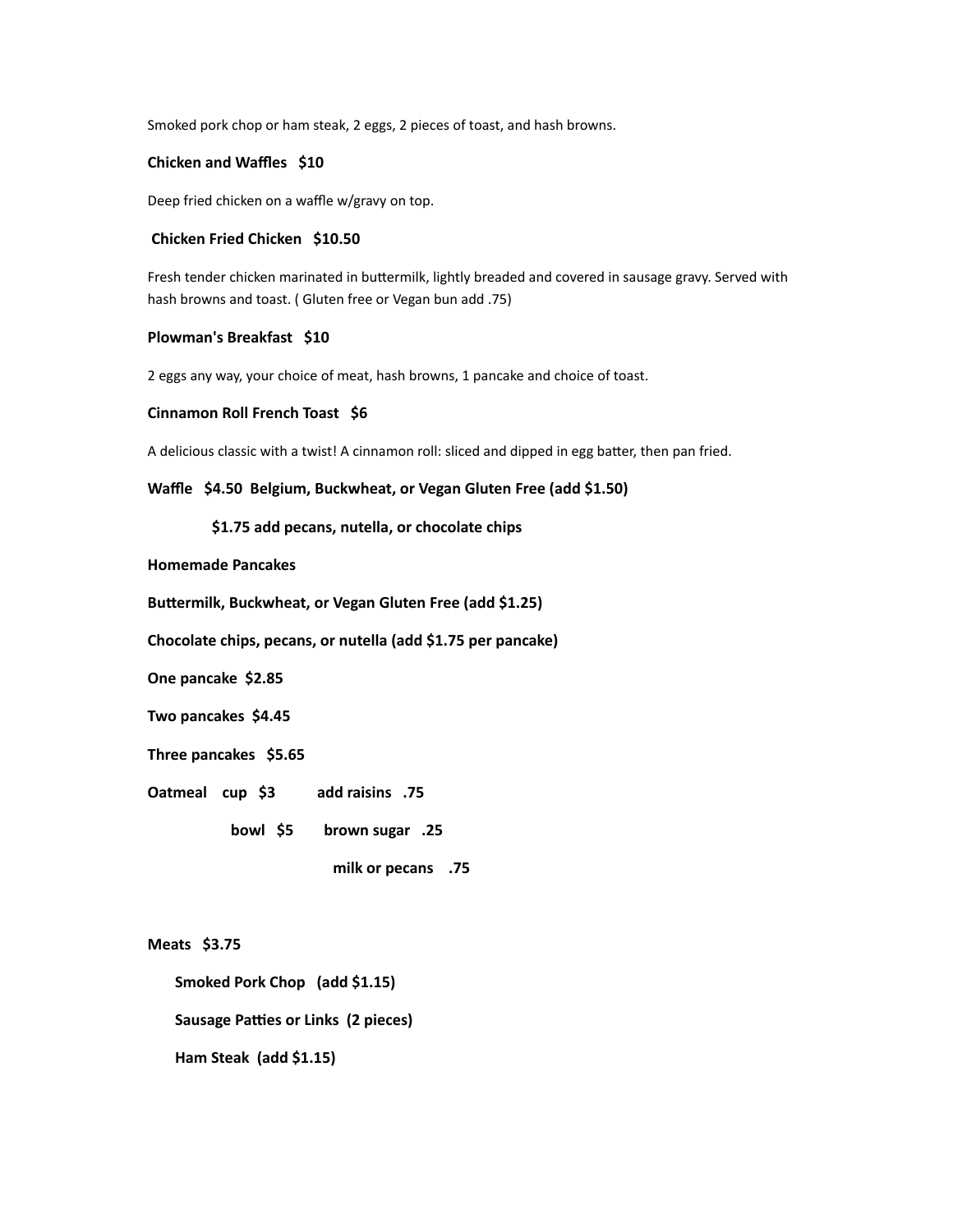**Bacon (3 pieces)**

**Ala Carte**

**One egg \$1.65** Toast (2 slices) \$2.20

Hash Browns \$3.75 Cinnamon Roll \$4.25

# **Lunch**

# All lunches served with choice of side

The Don \$6 In honor of one of our regular guests Don Sproleder, we have made his favorite menu item forever his! A BLT and and cup of soup! We will always Love you Don!

**Burger \$8**

Fresh ground beef, never frozen, lettuce, onion, and tomato. Served on a handmade bun, or a gluten free bun. (add .75)

Add cheese \$1

**Add an egg \$1.50**

Add bacon \$2

**Chicken Sandwich \$9**

Crispy chicken, lettuce, onion, and tomato on a handmade bun or sub gluten free (add .75)

**Cali Style add \$2**

#### **Curt's Grilled Cheese \$8**

Colby-jack cheese, tomato, and canadian bacon, grilled on sourdough.

## **B.L.T.** \$6

Bacon, lettuce, tomato, and mayo. Served on grilled sourdough bread.

# **Cali B.L.T. \$9**

Bacon, lettuce, creamy goat cheese, mayo and avocado. Served on toasted sourdough or gluten free (add .75)

**Soup of the Day**

**Cup \$3**

**Bowl \$5**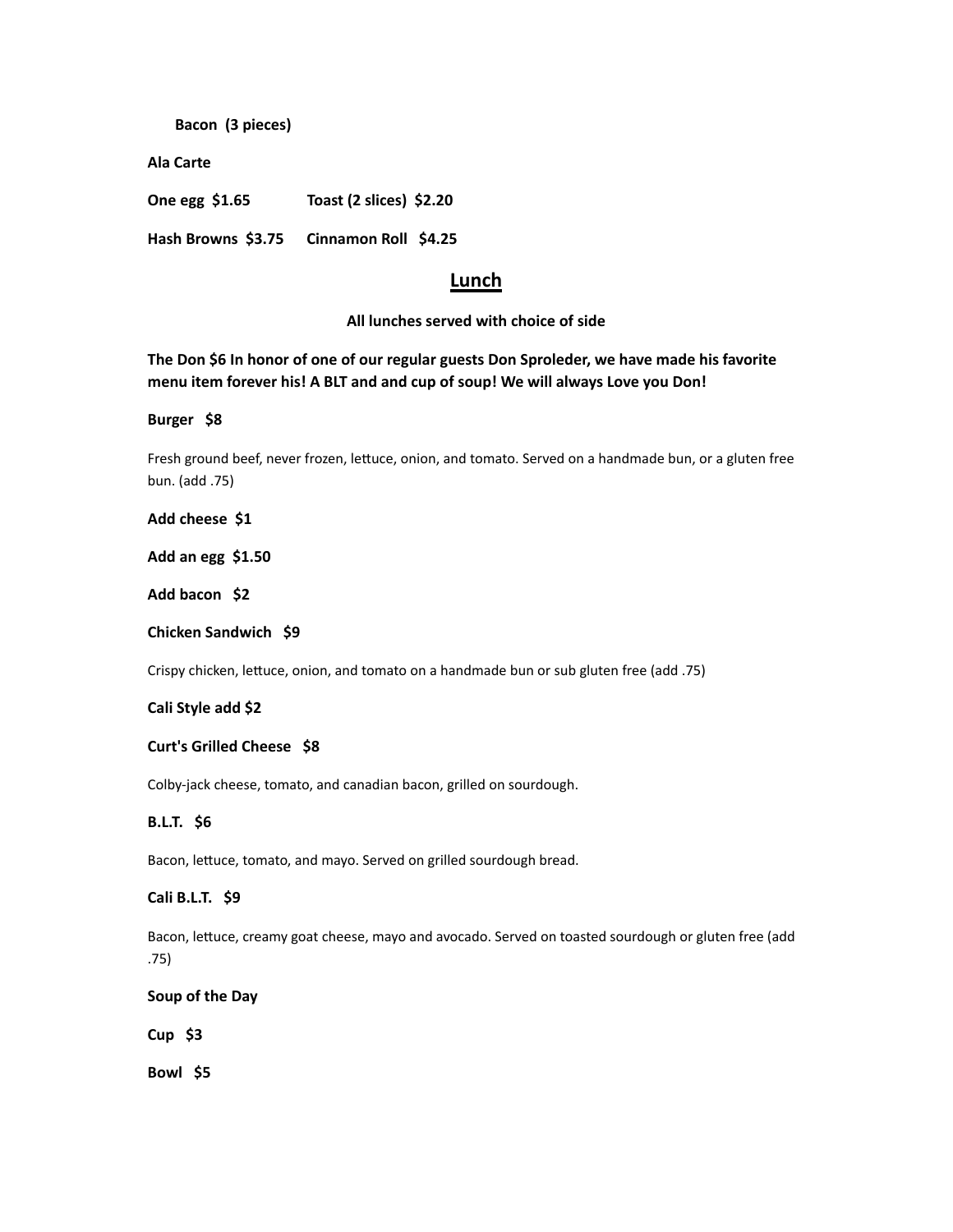Mixed Green Salad \$5 With Grilled Chicken \$7

Ask server for current dressings.

#### Sides \$3

**French Fries**

**Sweet Potato Fries** 

**Homemade Applesauce**

Seasonal Fruit Cup (add.75)

**Chef's Veggie or Starch (add \$1)**

**Cup of Soup**

**Potato Pancakes** 

**Hash Browns**

#### **Beverages**

**Coffee (regular or decaf) \$1.50**

**Iced tea, sweet tea, hot tea \$2.25** 

**Milk (white or chocolate) \$2.25** 

Hot Chocolate \$2.25

**Fountain Drinks \$2.25** 

Juice (apple, orange, lemonade, tomato, passion orange guava mango water or kiwi strawberry water) \$2.75

Free refills on coffee and soft drinks when dining in.